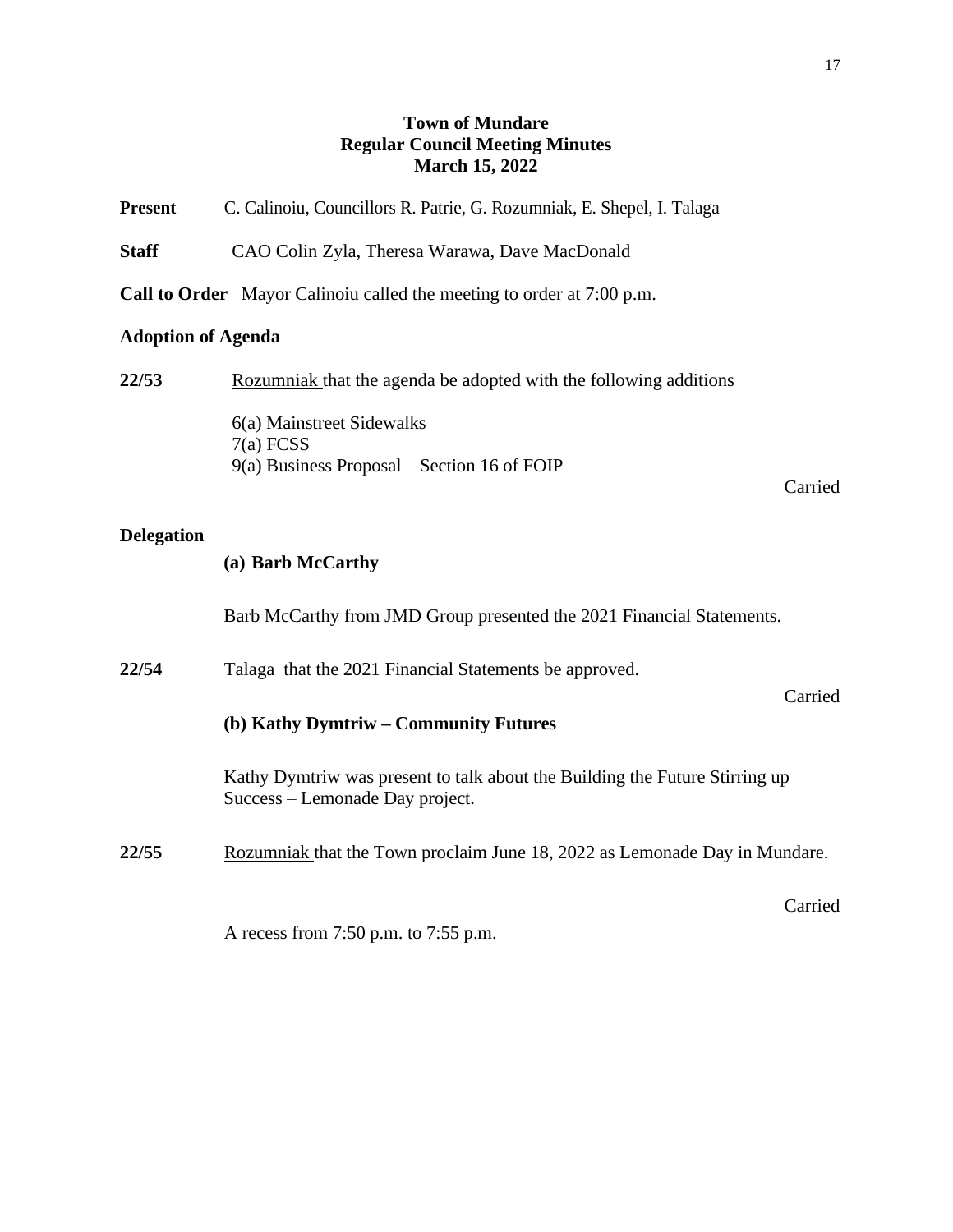# **(c) Dave McDonald – Public Works**  Dave McDonald presented the Public works report -Councillor Talaga pointed out that there is a lot of snow at Victory Park and flooding could be an issue. -Councillor Rozumniak inquired if the Town has any paving stones on hand as many may have to be replaced on mainstreet -discussion took place and the CAO and Public Works will look at options and pricing to fix some sidewalks **22/56** Patrie that the public Works report be accepted as presented. Carried **Finance (a) Ukraine Support – Lamont County**  Lamont County Council passed a motion to donate \$5,000 to the Canada Ukraine Foundation and are challenging other Municipalities to make a donation in support of humanitarian aide for Ukraine. **22/57** Talaga that the Town will consider donating towards the sponsorship of a Ukrainian refugee family to Mundare at a future date and Lamont County be notified about the decision. Carried **Business (a) Summer Events**  Discussion took place about Canada Day and Agri-Daze. **22/58** Rozumniak that fireworks be held on Canada Day and proceed with planning a street fair for Agri-Daze. Carried **Correspondence**

**(a) FCSS** A volunteer Appreciation Supper will be held in Mundare on April 28, 2022. **22/59** Talaga that the Town spend \$ 100 on door prizes for the Volunteer Appreciation Supper. Carried